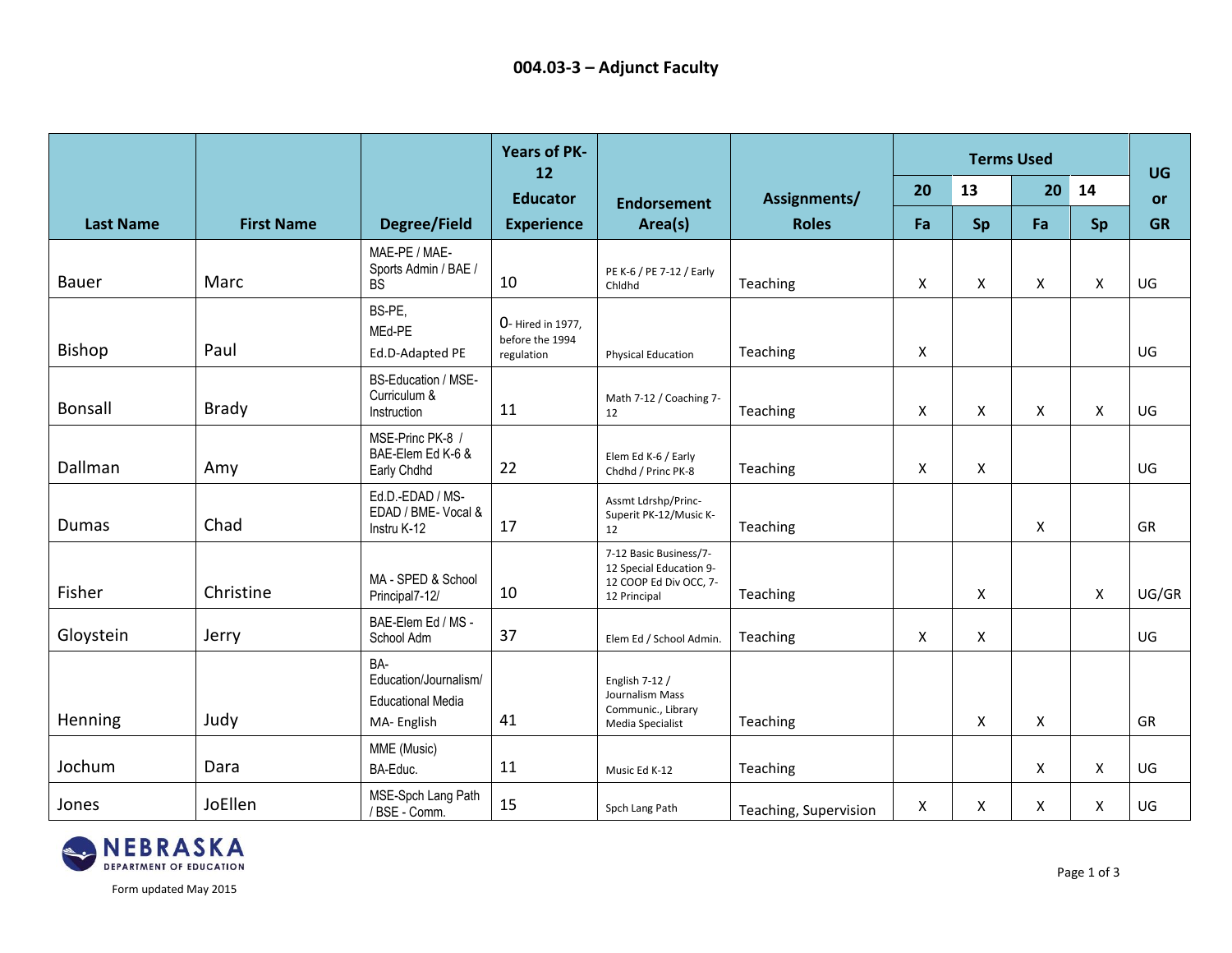## **004.03-3 – Adjunct Faculty**

|           |           | <b>Disorders</b>                                                      |    |                                                                                     | of Clinic                 |   |   |                |                    |    |
|-----------|-----------|-----------------------------------------------------------------------|----|-------------------------------------------------------------------------------------|---------------------------|---|---|----------------|--------------------|----|
| Kelly     | Jean      | BA-Spch Path / MS-<br>Spch Path                                       | 41 | Speech Path / PreK-12<br><b>Special Services</b>                                    | Teaching                  |   |   | X              |                    | UG |
| Kvasnicka | Diane     | MS-Human Dev &<br>Family / BSE-Elem<br>$Ed K-6$                       | 3  | Elem Ed K-6                                                                         | Teaching                  |   |   | $\pmb{\times}$ | $\pmb{\mathsf{X}}$ | UG |
| Lindblad  | Susan     | BA-Psych / MA-<br>Couns Psych / Ph.D.-<br>Schl Psych                  | 16 | <b>School Psychology</b>                                                            | Teaching                  | X |   |                |                    | GR |
| Loetscher | Melissa   | BS-Eled / MS-IT Ed<br>Media K-12 / MS-C&I                             | 12 | Ed Media K-12 / C&I /<br>Elem Ed                                                    | Teaching                  | X |   | $\pmb{\times}$ |                    | GR |
| Lucas     | Mike      | Ed.D.-EDAD / MA-<br>EDAD / BAE- Elem<br>Ed                            | 22 | K-12 Administrator / K-6<br>Tchr                                                    | Teaching                  | X | X | X              | X                  | GR |
| Moss      | Donna     | BA-Spch Path / MS-<br>Spch Path / Ed.S.-<br><b>EDAD</b>               | 38 | Spch Path P-12 / Mild-<br>mod P-12 / Early Chdhd<br>/ Supervisor-SPED               | Teaching, Comps<br>Review |   |   |                | $\pmb{\mathsf{X}}$ | GR |
| Nantkes   | Stephanie | Eled K-6, Assmt<br>Leadership PK-12,<br>Mild Mod Dis K-9              | 42 | BAE/MSEd                                                                            | Teaching                  |   |   | X              |                    | UG |
| Nielsen   | Diane     | BA-Education,<br>MA-Education,<br>Ed.D-EDAD, C &I                     | 30 | Princ K-12 / Eng 7-12 /<br>Rdg 7-12/ Lrng Dis K-12                                  | Teaching                  | X | X | X              | X                  | GR |
| Ramsey    | Jeanette  | <b>BS-ELED</b><br>MS-Education, C & I<br>MS-Educational<br>Leadership | 21 | Principal, K-12,<br>Elem Ed                                                         | Teaching                  | X |   |                |                    |    |
| Renner    | Carol     | Ph.D. / Ed.S-Edad /<br>MSE-Lrng Disab / BA-<br>For Lang               | 45 | C&I / Lrng Disab. /<br>Foreign Lang                                                 | Teaching                  |   |   | X              |                    | GR |
| Retzlaff  | Gale      | BA-Education,<br>MA-Education<br>Ed.S.-EDAD                           | 30 | Basic Bus 7-12 / Eled K-6<br>/ Princ K-6 7-12 Superitn<br>K-12 --- All expired 2015 | Teaching                  | X | X | Χ              | X                  | GR |